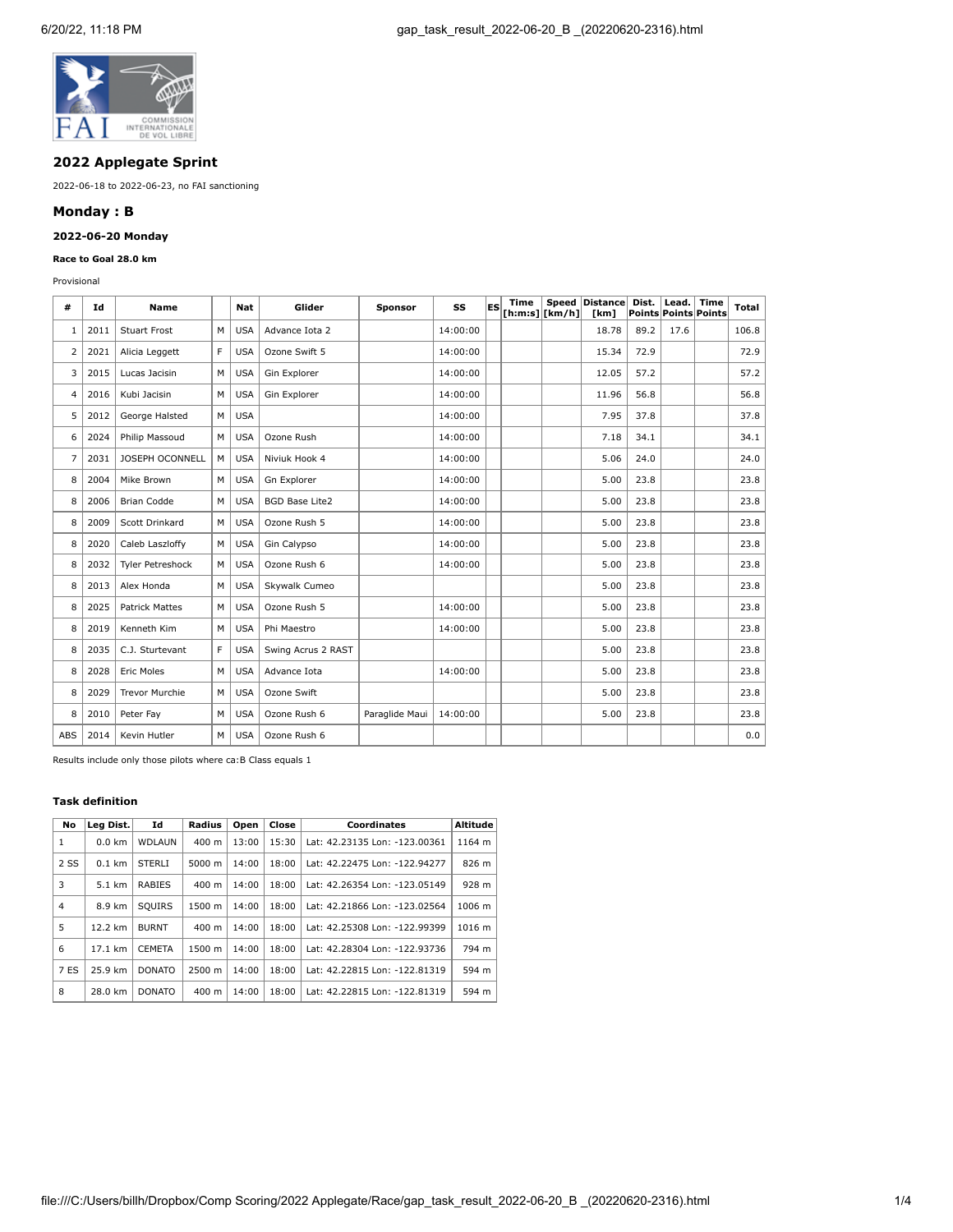# **Pilots not yet processed (NYP)**

| Ιd   | Name                |
|------|---------------------|
| 2003 | chris brown         |
| 2007 | Michael Cook        |
| 2018 | Robert Janzen       |
| 2023 | Wade Lippincott     |
| 2030 | Wilson Nolan        |
| 2037 | Alex Tenenbaum      |
| 2039 | Christopher Budicin |
|      |                     |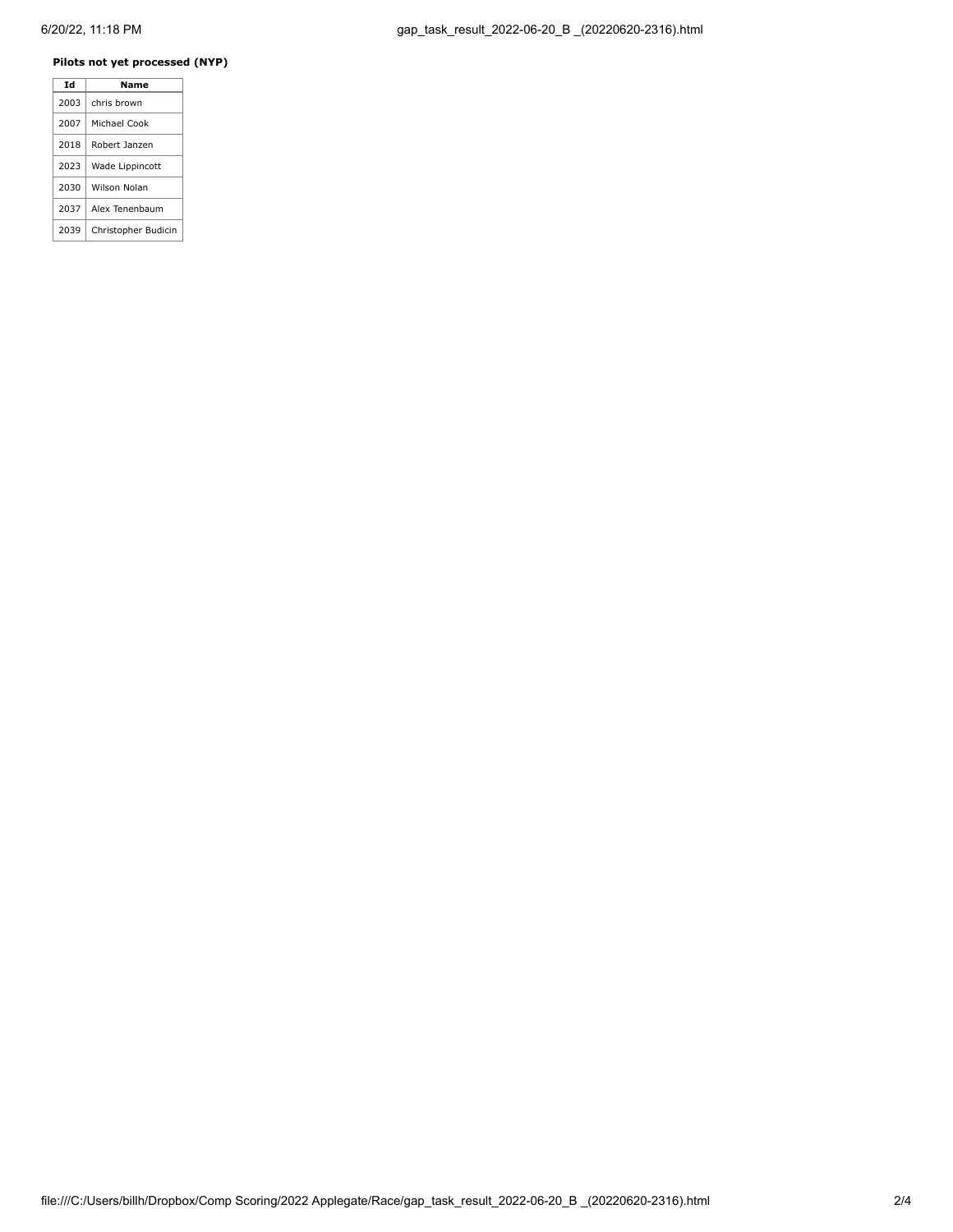# **Task statistics**

| param                           | value                     |
|---------------------------------|---------------------------|
| ss_distance                     | 25.762                    |
| task_distance                   | 27.95                     |
| launch_to_ess_distance          | 25.85                     |
| no_of_pilots_present            | 29                        |
| no_of_pilots_flying             | 29                        |
| no_of_pilots_lo                 | 29                        |
| no_of_pilots_reaching_nom_dist  | 0                         |
| no_of_pilots_reaching_es        | 0                         |
| no of pilots reaching goal      | 0                         |
| sum_flown_distance              | 159.537                   |
| best_dist                       | 19.173                    |
| best_time                       | 0                         |
| worst_time                      | 0                         |
| qnh_setting                     | 1013.25                   |
| no_of_pilots_in_competition     | 37                        |
| no_of_pilots_landed_before_stop | 0                         |
| sum_dist_over_min               | 76.789                    |
| sum_real_dist_over_min          | 76.789                    |
| sum_flown_distances             | 159.537                   |
| best real dist                  | 19.173                    |
| last_start_time                 | 2022-06-20T14:00:00-07:00 |
| max_time_to_get_time_points     | 0                         |
| goalratio                       | 0                         |
| arrival_weight                  | 0                         |
| departure_weight                | 0                         |
| leading_weight                  | 0.162                     |
| time_weight                     | 0                         |
| distance_weight                 | 0.838                     |
| smallest_leading_coefficient    | 1.771                     |
| available_points_distance       | 91.0936                   |
| available_points_time           | 0                         |
| available_points_departure      | 0                         |
| available_points_leading        | 17.61                     |
| available_points_arrival        | 0                         |
| time_validity                   | 0.7697                    |
| launch_validity                 | 1                         |
| distance_validity               | 0.1412                    |
| stop_validity                   | 1                         |
|                                 |                           |
| day_quality                     | 0.1087                    |
| ftv_day_validity                | 0.1068                    |

# **Scoring formula settings**

| param                | value   |
|----------------------|---------|
| id                   | GAP2021 |
| min dist             | 5       |
| nom dist             | 35      |
| nom time             | 1.25    |
| nom launch           | 0.96    |
| nom goal             | 0.25    |
| day quality override | ŋ       |
| bonus_gr             | 4       |